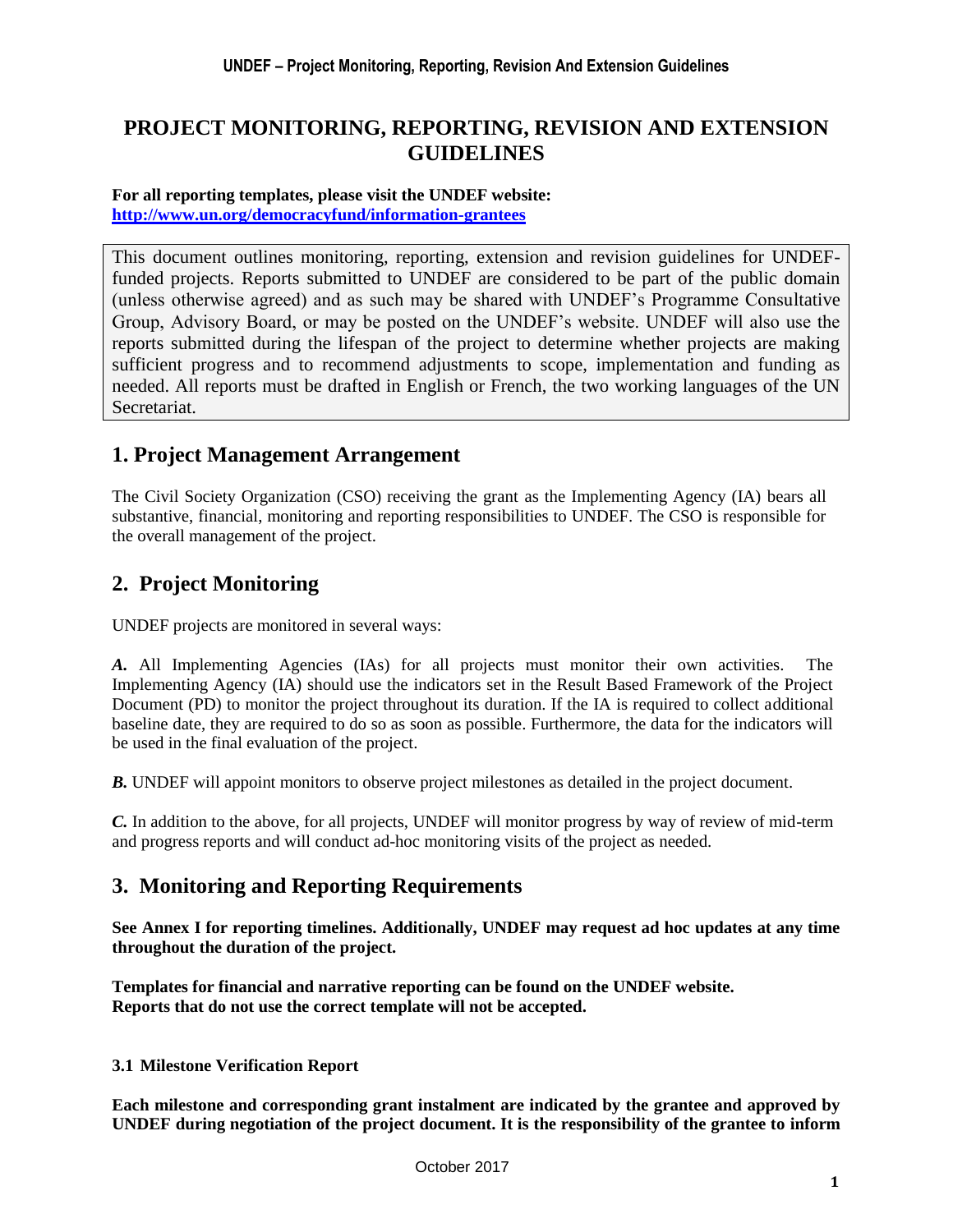**UNDEF of any changes to a milestone well in advance of its scheduled activity which may lead to changes in the disbursement schedule.**

**UNDEF will appoint an observer to monitor project milestones 2 and 3. This person or entity will bear no responsibility for any aspect of implementation of the project.** In order to arrange for monitoring of project milestones as detailed in the disbursement schedule in the project document, the Implementing Agency must provide UNDEF with the logistical details of the milestone activity **two months prior** to its occurrence. Logistical details include dates, location, contact names, agenda and any accompanying materials using a Milestone Information Form to be provided by UNDEF.

The UNDEF-appointed monitor will contact the Implementing Agency directly to make final arrangements. The monitor will attend the activity, will take notes and photos, and will collect materials. The Implementing Agency should provide the monitor with necessary documents, such as the event agenda, signed list of participants, publications, brochures etc. The monitor will then compile the details from the monitoring activity and will submit to UNDEF a **"Milestone Verification Report**" (MVR). In some cases, UNDEF may decide to conduct a desk review of the milestone activity in lieu of sending monitors. In these cases, the Implementing Agency will be required to submit an MVR, photos of the activity, short videos and any additional accompanying materials.

#### **3.2 Milestone Financial Utilization Report (certified by the auditor)**

Upon completion of each milestone activity, the Implementing Agency is required to submit a milestone **[Financial Utilization Report \(FUR\)](http://www.un.org/democracyfund/Docs/2R_UNDEF%20Financial%20Utilization%20Report_CSO%20implemented_EN.xls) certified by the external accountant / auditor listed in the project document. All reports will be submitted in the required UNDEF format. The financial reports will reflect the amount spent to date cumulatively and the designated auditor shall review the expenditures against the agreed budget and the cumulative disbursed amounts from UNDEF.** 

- As a first step, the Implementing Agency is required to submit an uncertified FUR in **Excel format** for a preliminary approval by UNDEF.
- As a second step, the same FUR certified by the independent and external auditor indicated in the project document will have to be **submitted to UNDEF by the Auditor directly**. Certified FURs submitted by the Implementing Agency to UNDEF will not be accepted.

These financial reports should be in the required UNDEF format and reflect the amount spent to date. The purpose of the FUR is to compare project expenditures against the project budget as agreed to in the signed project document. **At least 70% of the previous tranche must be spent before the next tranche is disbursed.**

Projects **are required to attach a short explanation per budget line where there has been over and under expenditure**. UNDEF will review the FUR and will either approve the expenditure or will revert to the grantee for further information or discussion.

**Changes to the approved project budget require prior UNDEF approval. Financial reallocations made without prior UNDEF approval will not be accepted, and the funds may have to be reimbursed to UNDEF. The Implementing Agency will be held responsible for over expenditures.**

#### **3.3 Mid-term Progress Report**

The Mid-term Progress Report must be submitted to UNDEF **no later than 13 months** from the project start date (as listed on the cover page of the signed project document). The report should include **detailed** information on the status of project implementation, including: the activities that have been completed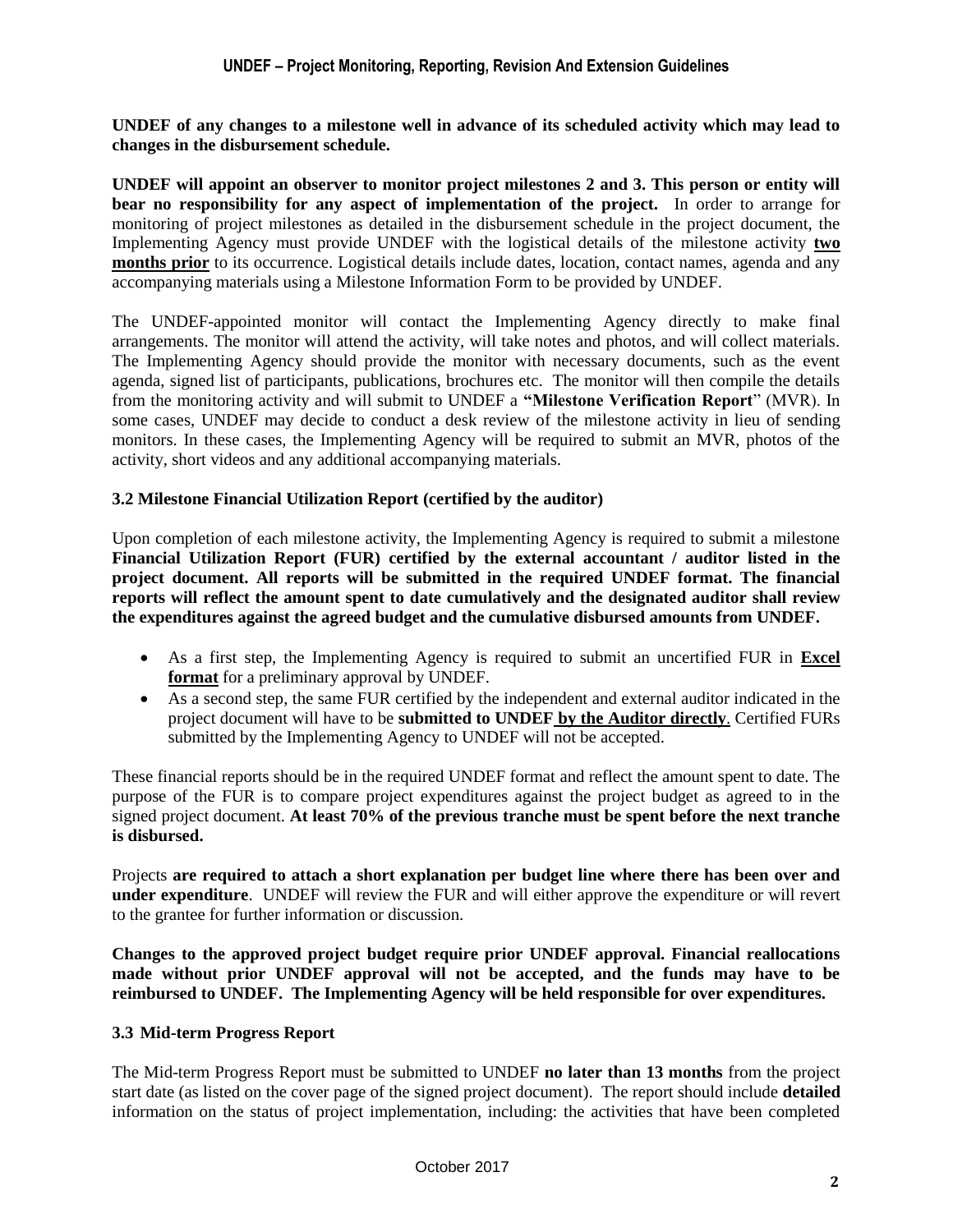#### **UNDEF – Project Monitoring, Reporting, Revision And Extension Guidelines**

and those in progress, an update on funds utilized, and the achievement of project outputs, outcomes and any unforeseen changes in the project as compared with the signed project document. The report should also **justify any changes** made to the implementation of the project as compared with the signed project document. UNDEF will use this report to determine whether the project is making sufficient progress and to gauge whether any adjustments in scope, activities or funding are warranted**.** 

#### **3.4 Final Narrative Report**

The Implementing Agency is required to submit a Final Narrative Report **one month after** the completion of the project. The report must include **detailed** information on project implementation, describing the achievement of outputs and outcomes as agreed in the signed project document. The report should also justify any changes made to the implementation of the project as compared with the signed project document and should outline lessons learned and best practices.

#### **3.5 Final Financial Utilization Report (with a Complete Final Project Audit Report)**

The Implementing Agency is required to submit a Final Financial Utilization Report (FFUR) **no later than three months** after the project end-date.

- As a first step, the Implementing Agency is required to submit an uncertified draft FFUR in **Excel format** for a preliminary approval by UNDEF.
- As a second step,
	- o a **complete final project audit report** certified by the independent and external auditor indicated in the project document will have to be submitted. This complete final project audit report must include a general opinion, a detailed financial assessment and **the certified FFUR that has been pre-approved by UNDEF.**
	- o The complete final project audit report has to be **submitted to UNDEF by the Auditor**  directly. A submission by the Implementing Agency will not be accepted.

**Note:** UNDEF will not accept an FFUR stamped by the auditor without a complete final project audit report as mentioned above.

#### **3.6 End of Project Evaluation**

UNDEF is responsible for devising the final project evaluation modality, and will inform the Implementing Agency if a project evaluation is to be conducted. **The Implementing Agency is required to take all necessary measures to facilitate evaluation as and when required by UNDEF or its designated third party.** 

**Should an evaluation be conducted, the final evaluation report may be published on the UNDEF website.**

## **4. Project Revisions and Extensions**

#### **4.1 Project and Budget Revisions**

In cases where substantive revisions to a project document and/or its budget are necessary the Implementing Agency is required to contact the UNDEF Programme Officer who will then advise on the necessary procedures.

A substantive revision involves a change either in the objective, outcomes or outputs of the project. Providing that the project remains relevant to the objectives of UNDEF and consistent with the project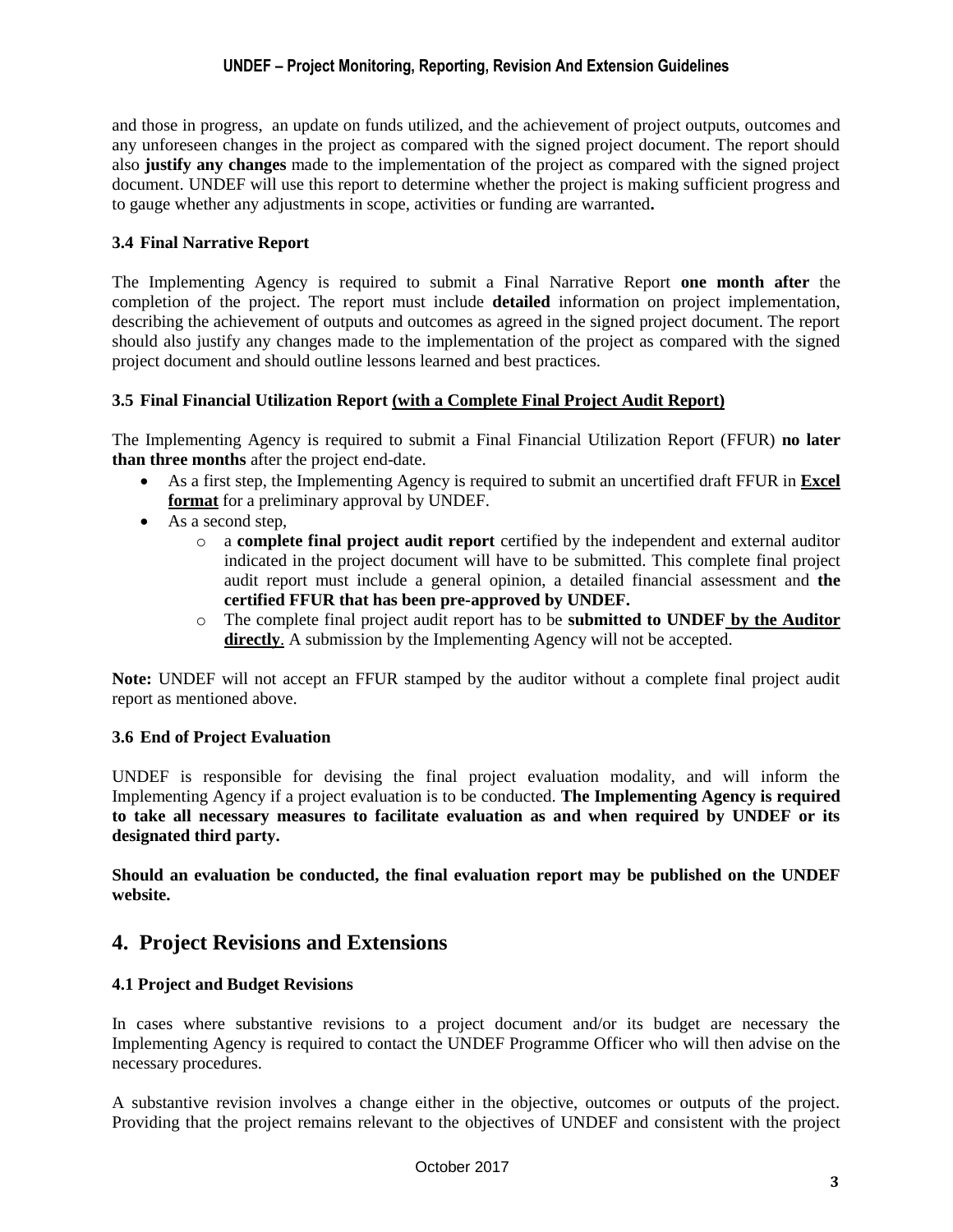#### **UNDEF – Project Monitoring, Reporting, Revision And Extension Guidelines**

proposal, revisions can be made at any point during the project lifecycle under one of the following three circumstances:

- A) In response to changes in the national, regional or global context,
- B) To adjust the design and resource allocation to ensure the project operates effectively in a changing environment and/or
- C) To improve project design and/or implementation by clarifying objectives, adjusting results, indicators, assumptions and/or conditions, and adding or curtailing activities.

Approved changes should be documented both in the mid-term and final narrative reports. Financial reallocations made without prior UNDEF approval will not be accepted, and the funds may have to be reimbursed to UNDEF.

#### **4.2 Extension of Project Duration**

**UNDEF prefers projects to be implemented in accordance with the approved timetable foreseen in the project document and will only consider "no cost" extensions in exceptional circumstances**. In such cases, the Implementing Agency is required to contact the UNDEF Programme Officer **no later than three months** before the initially foreseen project end date.

A "no cost" extension implies that there will be no re-allocation of funds to salaries and support costs. Under no circumstances salaries and support costs should exceed the amounts allocated in the approved project budget.

Extension requests will be considered for the **shortest justifiable timeframe** and **in no circumstances will they exceed 12 months.** 

The Implementing Agency upon consultation with the UNDEF Programme Officer is required to submit the Project Extension Request Form, available on the UNDEF website. In addition to the extension request form, an **updated Results Framework** must be enclosed clearly highlighting the activities already completed at the time of the request and any activities that will be implemented during the project extension period. Upon approval of the extension request, UNDEF will advise on the **reporting requirements** during the extension period depending on the duration of the extension.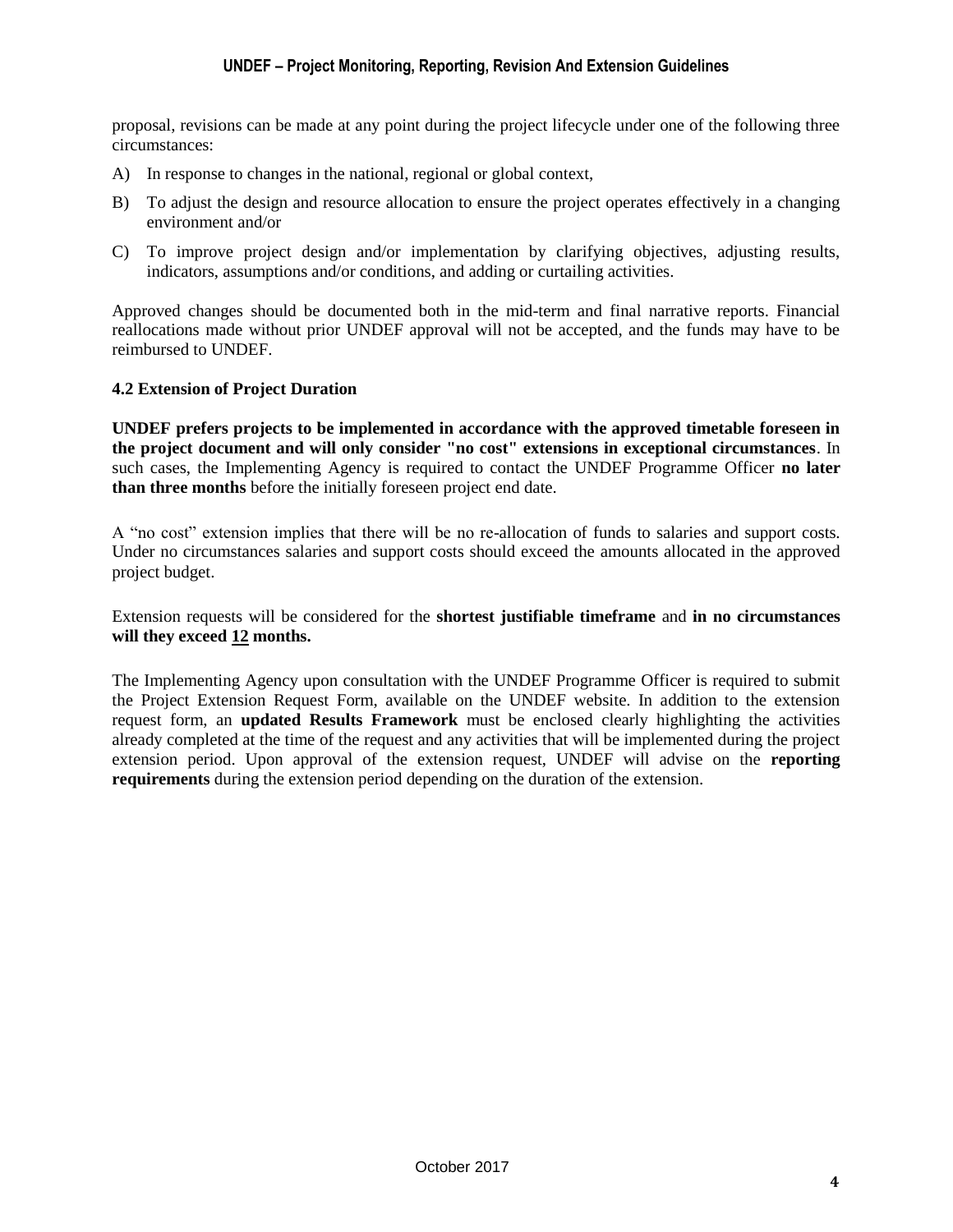# **5. Visibility Requirements**

The Implementing Agency must commit to featuring UNDEF as a donor in all outreach materials including banners, signs, all written materials and publications associated with the UNDEF-funded project, as well as on the Implementing Agency's website and publications resulting from the implementation of the UNDEF project. All presentation will include the UNDEF logo. Any acknowledgment should include the words ''The United Nations Democracy Fund''.

To conform to UNDEF visibility guidelines, the Implementing Agency must post an announcement on its website home page at the beginning of the project stating that the Implementing Agency has launched a new project, funded by The United Nations Democracy Fund.

The announcement should include the following:

- Be posted prominently on a page easy to find (such as under "Funders" or "Projects" or "Programmes")
- Feature a brief summary of one or two paragraphs describing the project, not just the name of the project;
- Include the UNDEF logo;
- Include a photograph of a group activity, scene or scenery related to the project theme/location or for new projects that do not yet have photos of project activities, a photo of your team or of the one of the places/towns where the project will operate.